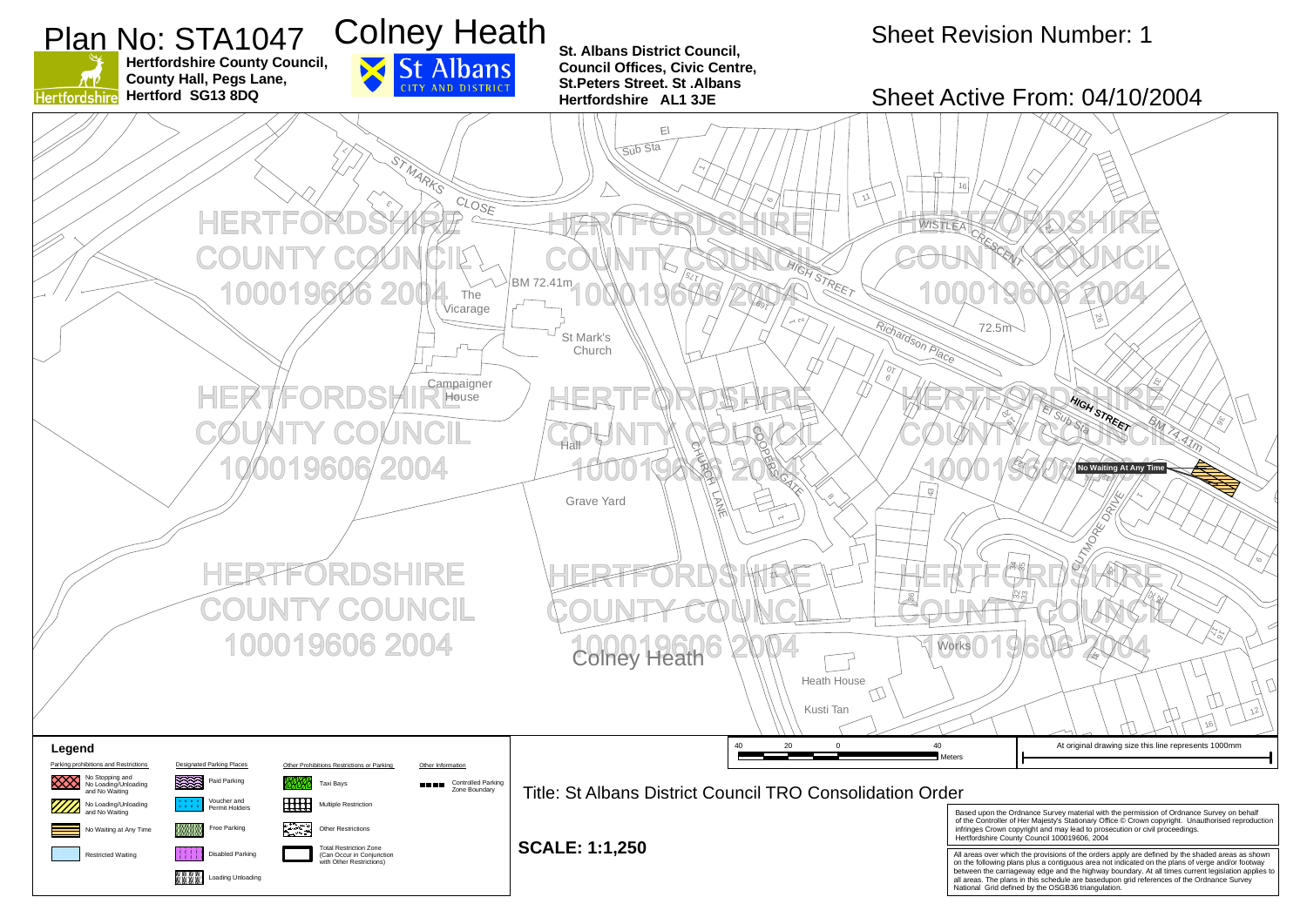Based upon the Ordnance Survey material with the permission of Ordnance Survey on behalf of the Controller of Her Majesty's Stationary Office © Crown copyright. Unauthorised reproduction infringes Crown copyright and may lead to prosecution or civil proceedings. Hertfordshire County Council 100019606, 2004

All areas over which the provisions of the orders apply are defined by the shaded areas as shown on the following plans plus a contiguous area not indicated on the plans of verge and/or footway between the carriageway edge and the highway boundary. At all times current legislation applies to all areas. The plans in this schedule are basedupon grid references of the Ordnance Survey National Grid defined by the OSGB36 triangulation.



## Sheet Revision Number: 1

### Sheet Active From: 04/10/2004

**HERTFORDSHIRE** COUNCIL 100019606 2004

HERTFORDSHIRE COUNTY COUNCIL 100019606 2004

9606 2004